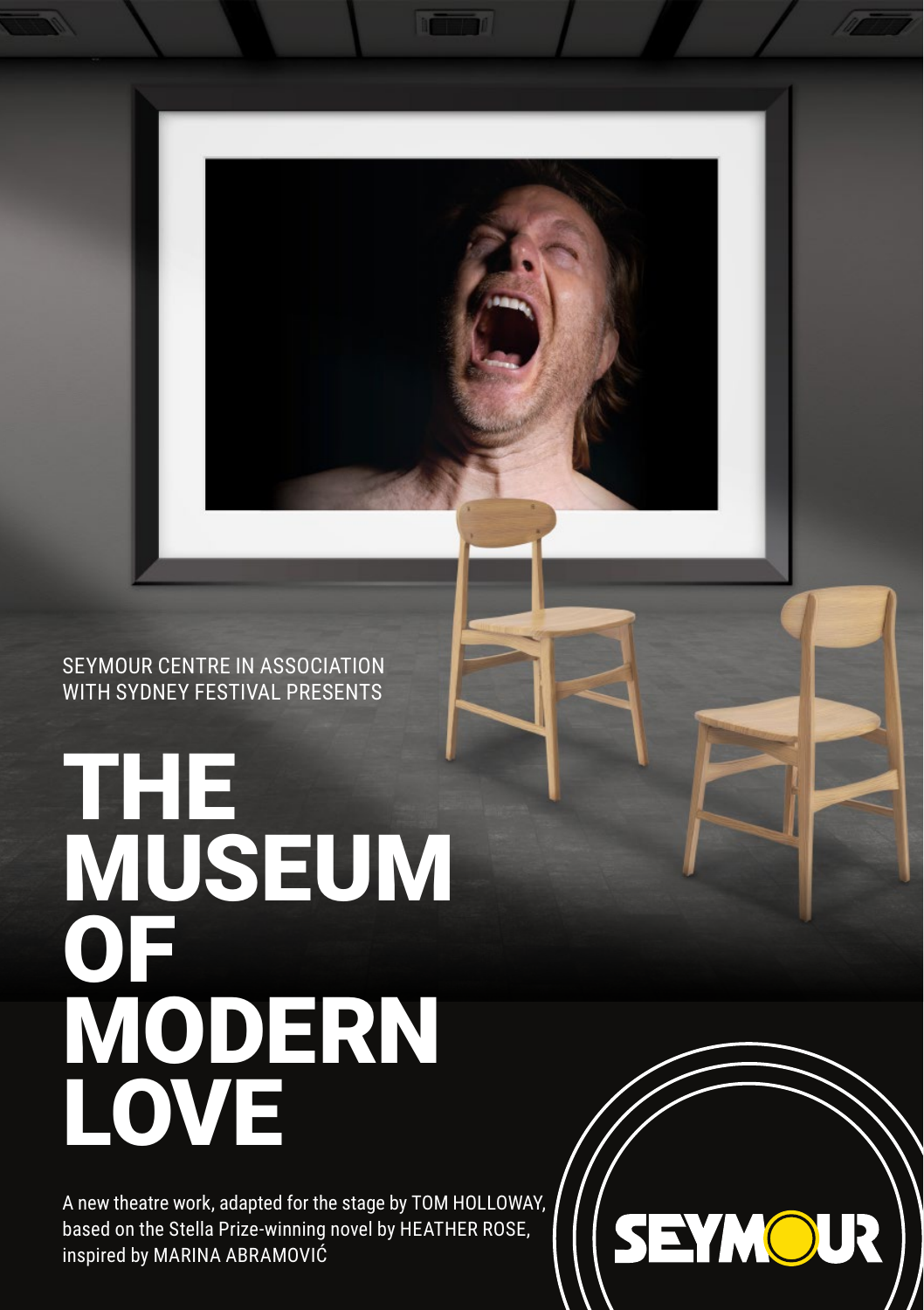# **BEHIND THE STORY**

*The Museum of Modern Love* is a world premiere stage adaptation of Heather Rose's award-winning 2016 novel, inspired by boundary-breaking Serbian artist, Marina Abramović, and her blockbuster 2010 work, *The Artist is Present*.

In the spring of 2010, Abramović began a mammoth, months-long performance at New York's Museum of Modern Art. For 75 days, she sat in the museum's atrium, silent and completely still, as thousands of captivated visitors flocked to sit opposite her.

Directed simply to sit for a duration of their choosing, most visitors stayed with Abramović for five minutes, while others sat with her an entire day. As Abramović looked deep into their eyes, some visitors laughed, some cried, and some merely met her gaze with a steady stare of their own.

For many visitors, the experience was deeply profound, and when Abramović herself finished the piece and rose from her chair in May 2010, after sitting with 1,545 people, she said it had changed her life.

# **PLAYWRIGHT'S NOTE**

I sit at a table in a beautiful home on Kingston Beach, Hobart, Tasmania. I can see the seas roll in, coming straight from Antarctica and lapping gently against the sand across the road.

Sitting opposite me is Heather Rose, author of *The Museum of Modern Love*. I'm meeting her for the first time, but already she's welcomed me into her home, filled me with warming tea, and, most wonderfully of all, has opened the doors to her creative world for me. We sit, looking at each other, talking to each other, sharing time and space together.

Then I'm sitting at a table in a beautiful apartment in Greenwich Village, New York, New York. The sounds of that amazing city are echoing around the streets outside, coming in through the windows. Sitting around me are Heather and the staff of Marina Abramović. Although Marina isn't there, suffering from Lyme disease and in a hospital in Europe, I'm in her home, with her staff who have welcomed Heather and I in and fed us a delicious lunch, even at such a challenging time for them. We sit, looking at each other, talking to each other, sharing time and space together.

And when you're reading this, I'll most likely be in the theatre with you, hiding somewhere up the back. You've generously come out to see our work, and because of that, we'll be sitting together, not looking at each other or talking together, but still sharing time and space together.

Oh, how the world has changed since I began my work on this adaptation. Living in Melbourne, I've been through the longest and harshest lockdown anywhere in the world, but the experience that we've all had, wherever we've been living through it, makes the themes of Heather's book even more important now than when it came out in 2016.

Thank you for braving the new normal to come and share time and space together. We've been alone for so long to help each other survive, and now we get to be present together once more. It's a wonderful thing.

## Tom Holloway, Playwright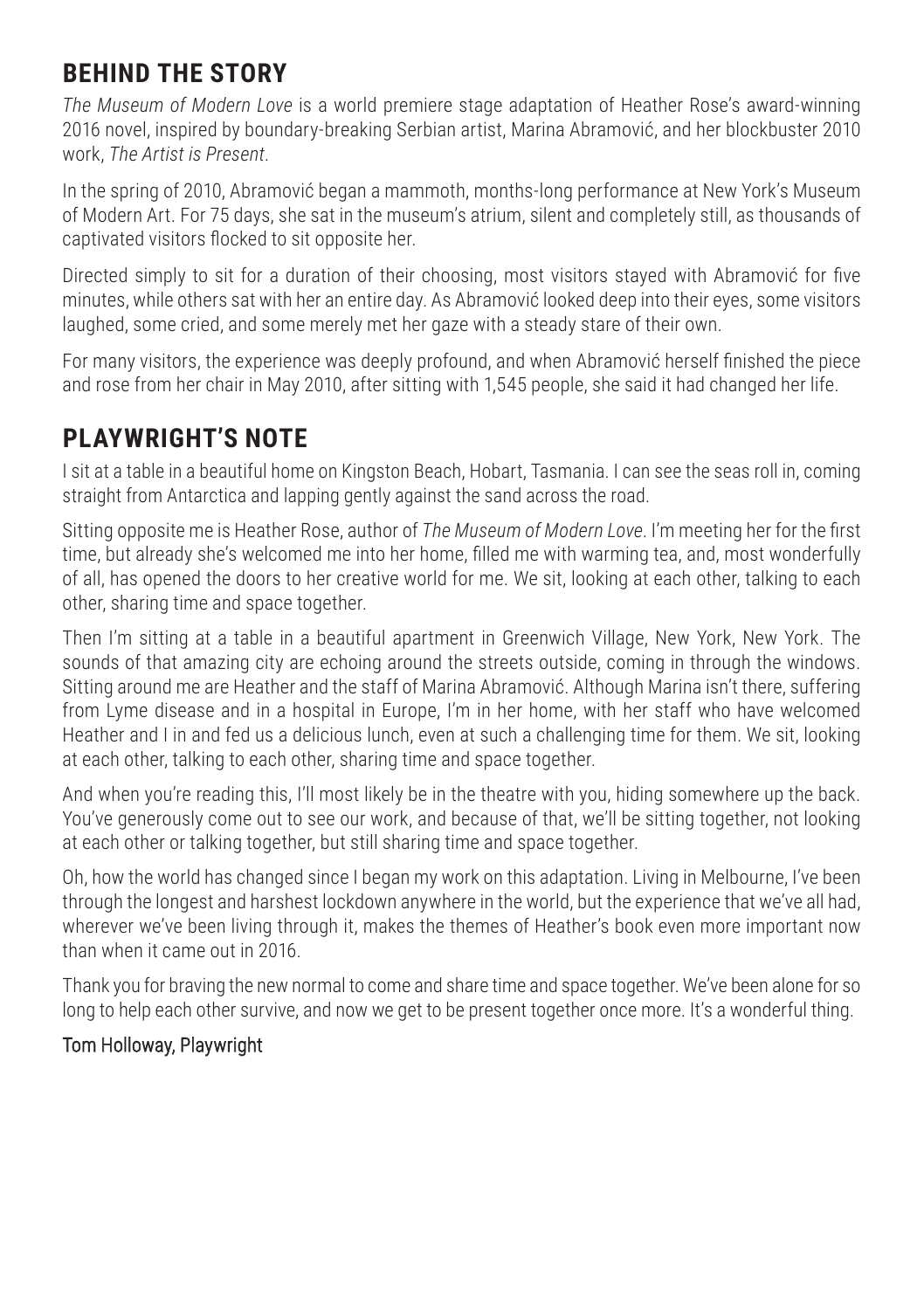# **DIRECTOR'S NOTE**

Back in 2018 I read *The Museum of Modern Love*, a book that I thought could make an interesting piece of theatre. In addition, this wholly Australian story written by Heather Rose offered the opportunity to tell a story without a single Australian character, set in a different country. This seemed to me a valuable addition to the debate around what makes a work germane to its author's nationality. So, many boxes ticked—and we went for it!

Since this date the world has changed dramatically, and many, many times I felt that the task of creating this new work was too hard. But then, each time, a chink of hope would appear—a small gap in the progress of the virus that allowed for an in-person development, some extra funding available for new initiatives, and somehow, now, we have found ourselves here, on the eve of actually presenting this premiere production.

Although the challenges have been significant, in recent days I seem to have been taken over by a feeling of calm. I'm not fully sure why, but perhaps it's this: in 2010, over 1,000 people simply sat and looked at Marina Abramović for her work, *The Artist is Present*, at MoMA, and over 700,000 watched from the sidelines, often for hours at a time.

I don't know if this was good art, bad art, or not art at all, but I think the people in that city, New York, felt that something about the experience had merit. At that moment in time, the concept of sitting with someone and being present with them had value—it had importance.

So, as I write this, all I can do is a similar thing: be present, try our best, and trust the moment. I've learned a great deal over the last two years through navigating this unprecedented occurrence, and I'm glad we have worked hard to produce a piece of exciting, stimulating theatre. I can't help feeling though, that more than anything, the real achievement has been in the journey, the act of trying to make it happen and the surrender to the moment.

## Timothy Jones, Director

## **AUTHOR'S NOTE**

Writing *The Museum of Modern Love* was an invitation into the heart of creativity, the light and the shadow, inspired by the work of performance artist, Marina Abramović. When I went to New York to see Abramović's *The Artist is Present* in the spring of 2010, the novel found a calm centre in the atrium of the Museum of Modern Art where Abramović sat unmoving and unspeaking for seventy-five days. The characters began to circle about the performance as if they were part of a theatre in the round, and after many years in development, the novel began taking its final form.

Tom Holloway's adaptation invites us to both witness and participate, resonating with the intimacy Abramović created in *The Artist is Present*. Tom and I wandered New York together as he began drafting this play. We followed the characters of the novel across the city, from imaginary apartments to real restaurants and subway stations. We were witnesses and participants in a multi-layered creative process born of an artist, filtered through an author and now being distilled by a playwright.

I've had the privilege of reading and watching Tom's adaptation as it has travelled from page to stage over the past several years. I've watched him grapple with the same themes that demanded so much of me. What does creativity ask of us? What does love? To see the characters of my imagination come to life through this wonderful cast is slightly disturbing and also thrilling. To feel the emotional landscape of the novel unravel on stage is deeply moving.

This is the first of my works to be adapted for theatre. I am so grateful to director, Tim Jones, for his fierce championing of this work, the immense talent of playwright, Tom Holloway, the entire cast and crew, and Sydney Festival for this rare gift in a writer's life.

### Heather Rose, Author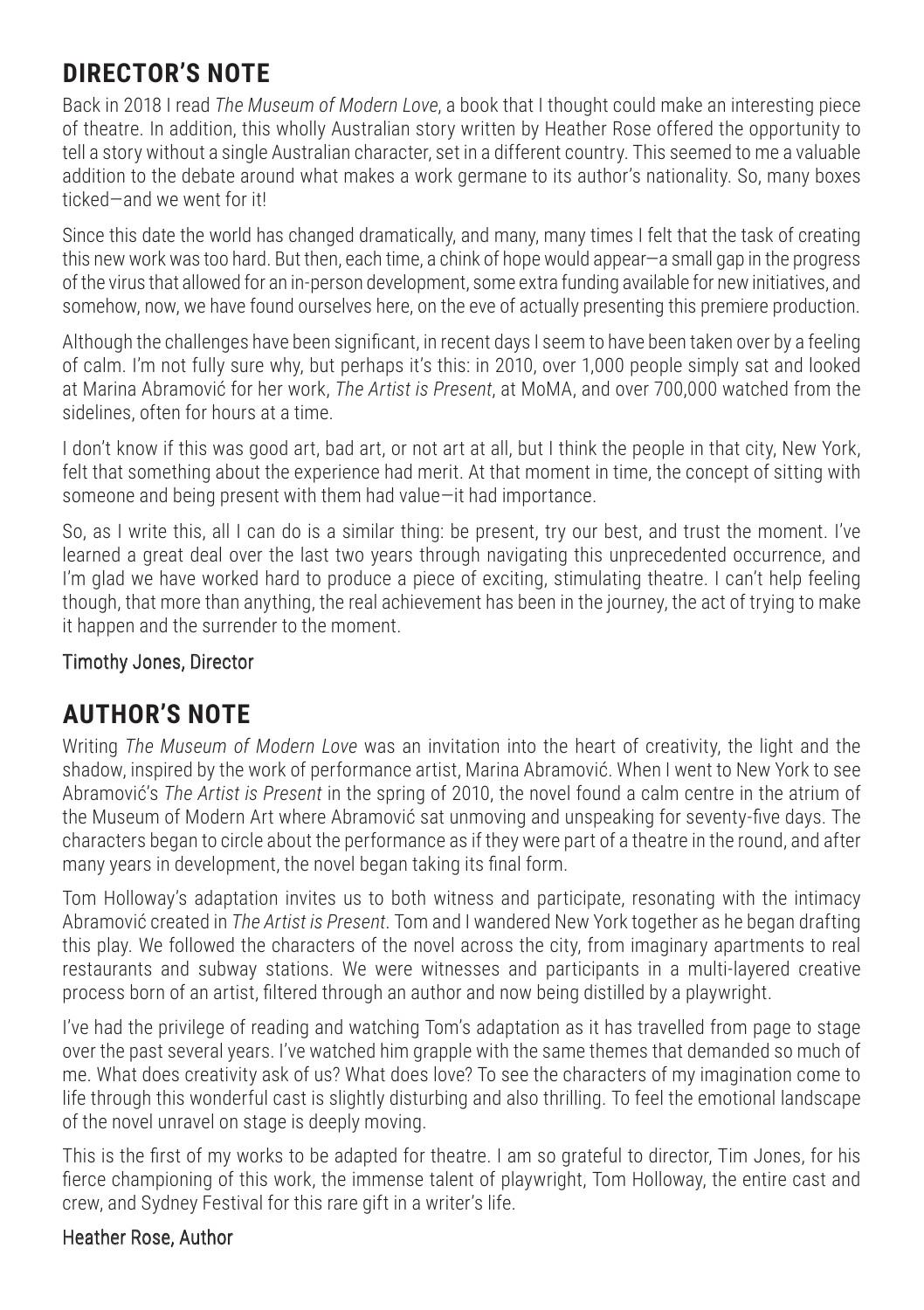

#### **TOM HOLLOWAY**  PLAYWRIGHT

Tom Holloway is a multi-awardwinning playwright. His work has been staged extensively in Australia and internationally. His plays include: *Beyond the Neck* (2007, winner AWGIE

Award for Best Stage Play); *Red Sky Morning*  (2007, winner R. E. Ross Trust Development Award, Green Room Award Best New Writing for the Australian Stage); *Don't Say The Words*  (shortlisted for the 2009 NSW Premier's Play Award and the Young Vic/ Theatre 503 Season Award); *Love Me Tender*  (nominated for the Western Australia Premier's Book Awards and the 2011 AWGIE Award for Best Stage Play); *Double Indemnity* (Melbourne Theatre Company, 2016); *And No More Shall We Part* (2016 Williamstown Theatre Festival USA, starring Alfred Molina and Jane Kaczamarek, 2012 Edinburgh Fringe by Traverse Theatre); *Forget Me Not* (The Bush Theatre, UK, 2015, starring Eleanor Bron); *Storm-Boy* (first produced by Barking Ghecko Theatre and Sydney Theatre Company; Winner of the 2014 AWGIE Award for Theatre For Young People); and more than a dozen other national and international productions and multiple national awards. He was librettist for the opera *South Pole* (Bavarian State Opera, 2016/ 2017, Darmstadt Theatre, 2017), and shortlisted for Best New Opera at the 2016 International Opera Awards. Tom is currently under commission by Theater an der Wein, Austria, La Compagnie Theatre du Prisme, France, and Universal Pictures/ Paradise Pictures.



### **HEATHER ROSE** AUTHOR

Heather Rose is the author of eight novels. Her seventh novel, *The Museum of Modern Love*, won the 2017 Stella Prize, Christina Stead Prize and the Margaret Scott Prize. It has been published

internationally and translated into numerous languages. Her latest novel is the bestselling political thriller, *Bruny*, which won the General Fiction Book of the Year in the 2020 Australian Bookseller Industry Awards (ABIAs). Both *The Museum of Modern Love* and *Bruny* are being adapted for the screen. This is the first adaptation of Heather's work for the stage. Heather also writes for children. She is one half of children's author Angelica Banks with award-winning author Danielle Wood. Their *Tuesday McGillycuddy* series for middle grade readers is published internationally and has twice been shortlisted for Best Children's Fantasy Novel in the Aurealis Awards. Heather lives by the sea in Tasmania.

#### **TIMOTHY JONES**  DIRECTOR

Tim began his career as an actor, performing for St Martin's Youth Arts and Playbox in Melbourne before moving to Sydney and graduating from NIDA with a BFA

in Acting. He spent 10 years performing in film and TV, and for companies including Sydney Theatre Company, Belvoir, New England Theatre Co, and the NIDA Company. In 1999 Tim took up a full-time role as Artistic Associate of the Australian Theatre for Young People (ATYP), and in 2005 became Artistic Director of ATYP, going on to develop and direct over 14 new theatre works for young performers. Since 2009 Tim has been Artistic Director and General Manager of the Seymour Centre, where he has worked to establish a clear cultural purpose for the Centre as a university arts centre, creating performances and programs that take their direction from the purpose and values of the University of Sydney and embrace risk taking, diversity and inclusion and provide platforms for new voices. He has developed and directed new theatre works including *Transparency* by Suzie Miller; two versions of *The Hansard Monologues* by Katie Pollock and Paul Daley; *2071*, an adaptation of a work about climate change by Duncan Macmillan; and the premiere of *Made to Measure* by Alana Valentine. Tim and the Seymour team have also developed a range of programs and partnerships including Courtyard Sessions, an annual Arts Education program, and presenting partnerships with Sydney Festival, Sydney Writers' Festival and Sydney Gay and Lesbian Mardi Gras.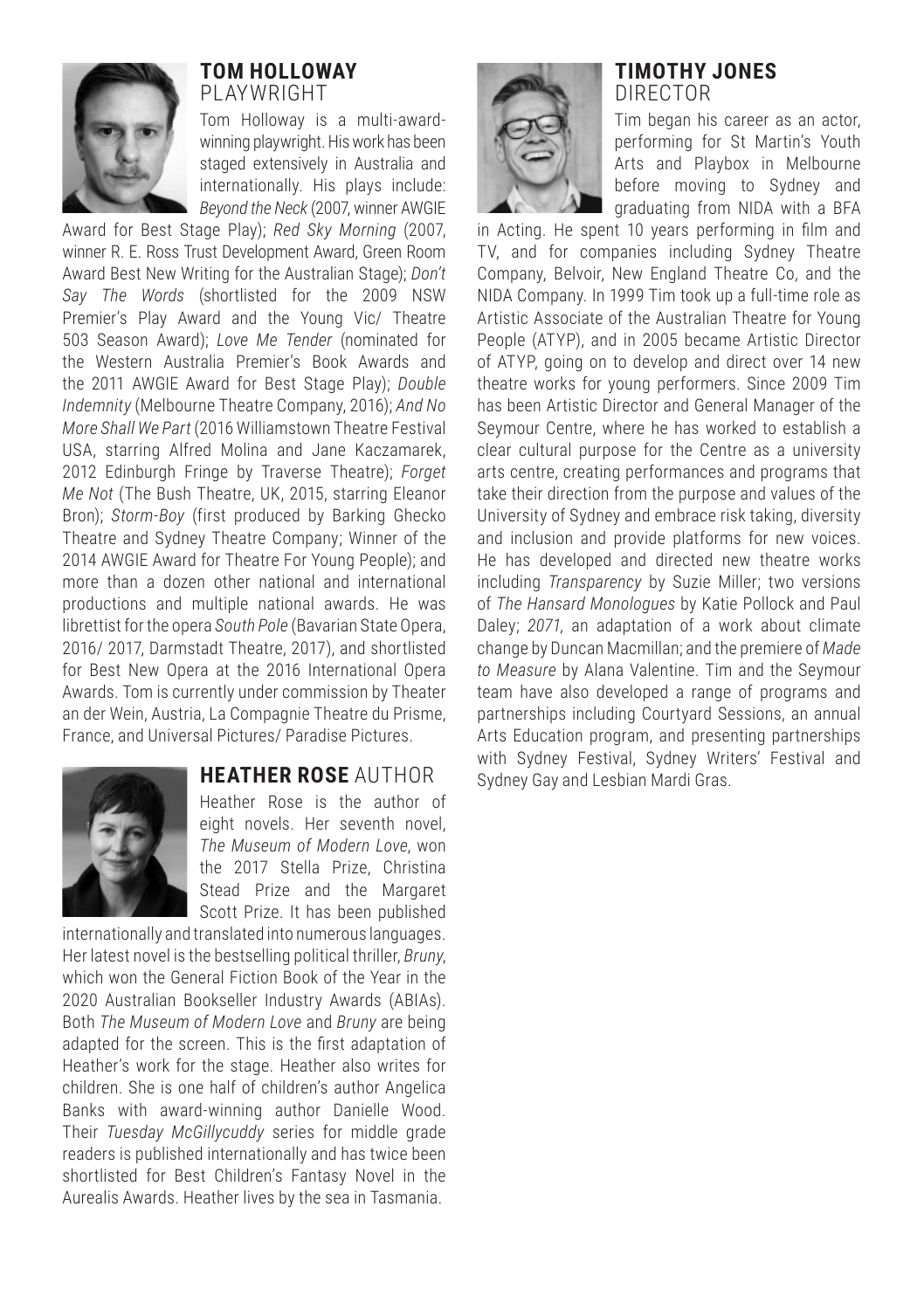

#### **ERIN TAYLOR**  DRAMATURG AND ASSISTANT DIRECTOR

Erin is a director and dramaturg. In 2019 Erin directed the sold-out production of *Kasama Kita* by Jordan Shea as part of the Downstairs

Belvoir 25A program. Other theatre credits include *An Intervention* by Mike Bartlett at the 505 and Assistant Director at Ensemble Theatre on *Folk* and *Baby Doll*. In 2018 she directed *Everything You Ever Wanted* by Rachel Roberts for the Joan Sutherland Performing Arts Centre and *A Girl Is a Half-Formed Thing* by Eimear McBride for KXT. In 2017 Erin was a mentee in Melbourne Theatre Company's Women in Theatre Program. Her other directing credits include a sell-out return season of *SLUT* by Patricia Cornelius at The Old Fitz (nominated for a Sydney Theatre Award) and *BU21*  by Stuart Slade at Old 505 Theatre. As a dramaturg Erin has worked with Playwriting Australia and has read for Sydney Theatre Company's Patrick White Award and the Griffin Award. In 2019 Erin was the recipient of the Sandra Bates Directors Award from Ensemble Theatre. In 2022 Erin will direct *Nothing* by Pelle Koppe for the National Theatre of Parramatta.



#### **STEPHEN CURTIS**  DESIGNER

Stephen Curtis has worked extensively as a costume and set designer for drama, film, opera, physical theatre and dance. Major credits include *La Boheme* (West Australian Opera/

Opera Queensland/ Opera Australia); *Lulu*, *The Cunning Little Vixen*, *Turn of the Screw* (Opera Australia/ Houston Grand Opera); *Der Ring Des Nibelungen* (State Opera of South Australia); *The Secret River* (Edinburgh Festival/ Adelaide Festival/ STC); *A Man With Five Children*, *The Government Inspector*, *Heartbreak House* (Sydney Theatre Company); *Black Diggers* (QTC/ Sydney Festival), *I Am Eora* (Sydney Festival); *All About My Mother*, *Life x 3*, *Cat on a Hot Tin Roof*, *Tribes*, *Rock 'n' Roll* and *The Blue Room* (Melbourne Theatre Company); *The Winter's Tale*, *Henry IV*, *The Wars of the Roses*, *The Government Inspector* and *The Servant of Two Masters* (Bell Shakespeare Company); *Cursed!*, *Things I Know To Be True*, *Barbara and The Camp Dogs*, *The Drover's Wife*, *Gwen in Purgatory*, *Scorched* (Belvoir St Theatre). As a production designer Stephen's film credits include *Looking For Alibrandi*, *Bedevil* and *Night Cries*. Stephen has also published *Staging Ideas: Set and Costume Design for Theatre*  as a guide to the art of theatre design, and *The Designer: Decorator or Dramaturg?* as a Platform Paper interrogating the contemporary role of the performance designer.

#### **VERONIQUE BENETT**  COSTUME DESIGNER

Veronique is a lighting, set and costume designer. Veronique completed a Master of Fine Art (Design for Performance) majoring in lighting in 2019; and holds a Bachelor of Fine Art (Technical Theatre

and Stage Management) from NIDA. As a lighting designer, Veronique's credits include: *Happy Days* (Red Line Productions); *Sacre* (Circa); *Banging Denmark* (Sydney Theatre Company); *The Wolves* (Belvoir); *The Smallest Hour* (Griffin); *John* (Outhouse Theatre Co) for which she was nominated for a Sydney Theatre Award; *The Life of Us* (Hayes Theatre Co); *Nosferatu* (Old 505); *Stupid Fucking Bird* (New Theatre); *Chorus*, *Anatomy of A Suicide*, *Permission to Spin*, *Howie the Rookie* (Old Fitz); *A Girl Is a Half-formed Thing* (KXT). Veronique designed set and lighting design for *Ulster American* (Outhouse Theatre Co); set and costume design for *Our Blood Runs in the Street* (Red Line Productions); set and lighting for *Venus in Fur*, costume and lighting design for *Women on the Verge of a Nervous Breakdown* (NIDA); and costume design for *As You Like It* (Sport for Jove).



#### **DAVID BERGMAN** VIDEO AND SOUND DESIGNER

David is a leading video, music and sound designer for theatre, dance, opera, installation, and film. For Sydney Theatre Company, David was video designer for *Julius Caesar* and

*The Picture of Dorian Gray*, sound designer for *Playing Beatie Bow*, video and sound designer *for A Cheery Soul* and *The Wharf Revue* (from 2009-2018), and video designer for *Muriel's Wedding: The Musical*, *The Hanging*, *The Effect*, and *The Long Way Home*. He was video designer for the award-winning *Breaking Glass* with Sydney Chamber Opera. For Griffin, David was sound designer for *Green Park*, composer and sound designer for *Superheroes*, and composer, video and sound designer for *First Love is the Revolution*. For Belvoir, David was co-sound designer for *Packer and Sons*, and is sound designer for *At What Cost?*. For Monkey Baa Theatre, David was video designer for *Possum Magic* and *The Peasant Prince* and sound designer for *Josephine Wants to Dance*. Other credits include: as video designer, *Knowledge Ground*, *Spirited* (Bangarra), as composer and sound designer, *Made to Measure* (Seymour Centre), *Maggie Stone* (DTC), *Salem* and *Another Country* (NIDA), as sound designer, *Merrily We Roll Along* (and video designer), *The Rise and Disguise Of Elizabeth R*., *Catch Me If You Can* (Hayes Theatre Co), and *Spring Awakening* (ATYP). David is a NIDA graduate. He teaches NIDA's graduate and post graduate courses.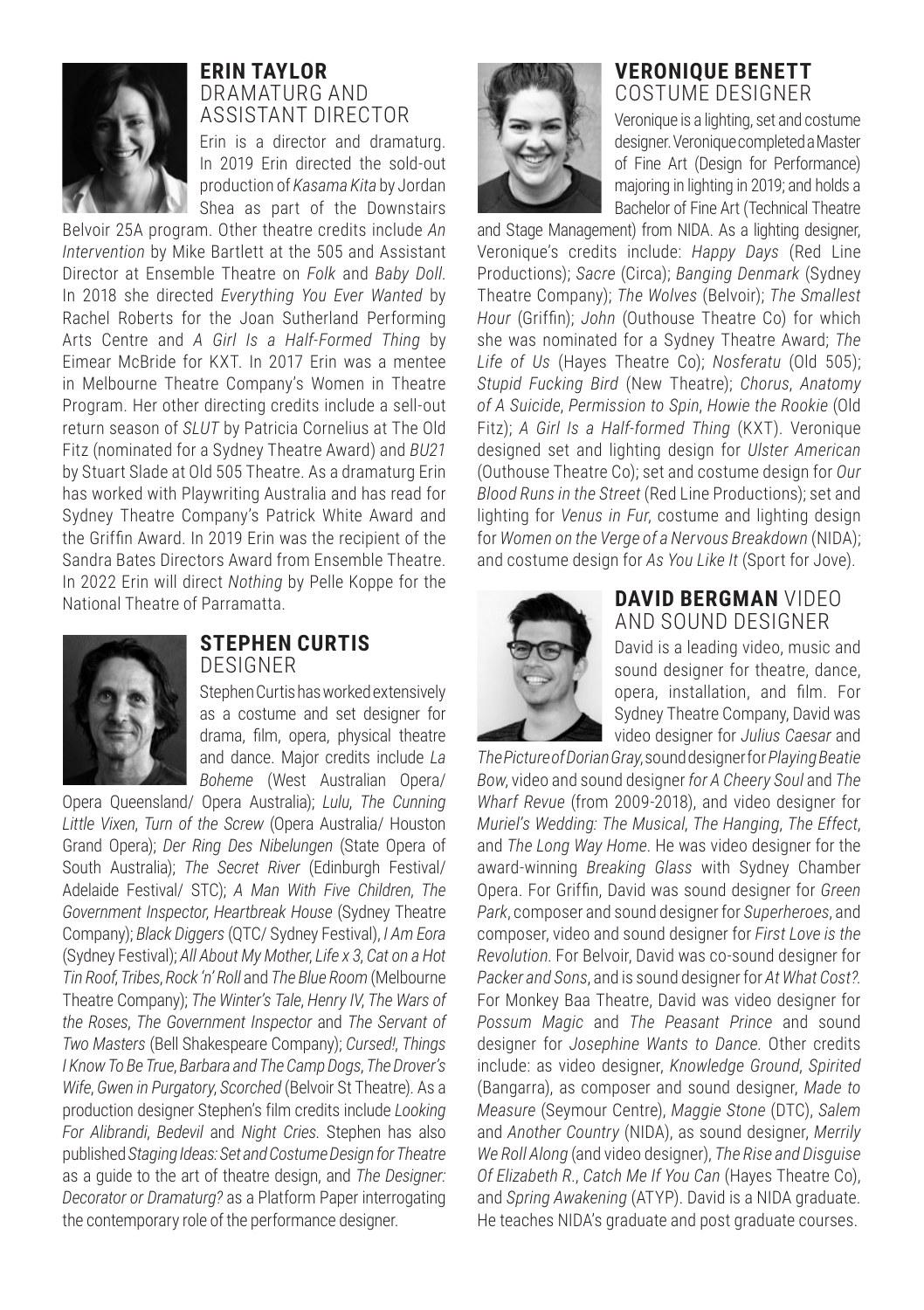

#### **ALEXANDER BERLAGE**  LIGHTING DESIGNER

Alexander Berlage is an awardwinning director and lighting designer. He is co-artistic director of the Old Fitz Theatre. As a lighting designer, Alexander has worked

for companies such as Sydney Theatre Company, Birmingham Royal Ballet, Sadler's Wells, Opera Queensland, Circa, Sydney Chamber Opera, State Theatre Company of South Australia, Belvoir, Sydney Dance Company, Griffin Theatre, Pinchgut, Ensemble, ATYP, Hayes Theatre Co and Red Line Productions. Lighting designs include: for Pinchgut Opera, *Platée*; for Sydney Theatre Company, *Lord of the Flies*, *Cloud Nine*, *Lethal Indifference*; for Birmingham Royal Ballet/ Sadler's Wells, *A Brief Nostalgia*; for Opera Queensland/ Circa, *Orpheus and Eurydice*; for STCSA/ Belvoir, *Dance Nation*; for Griffin, *Dead Cat Bounce*, *Good cook. Friendly. Clean.*; for Sydney Chamber Opera, *Future Remains*, *Diary of One Who Disappeared*, *La Passion de Simone*, *Resonant Bodies*; for Sydney Dance Company, *New Breed*; at Hayes Theatre Co, *Young Frankenstein*, *Caroline or Change*, *American Psycho*, *Cry-baby*; for Critical Stages, *Songs for the Fallen*. Awards include four Sydney Theatre Awards including two for Best Direction of a Musical and two for Best Lighting Design of an Independent Production, and the Mike Walsh Fellowship. His production of *American Psycho* won a total of nine Sydney Theatre Awards. Alexander is a NIDA graduate.



#### **LINDA NICHOLS-GIDLEY**  VOICE COACH

Linda is a freelance voice, accents and dialect coach based in Sydney, Australia. Theatre coaching includes international and national tours of *Jagged Little Pill*, *Girl from the North* 

*Country*, *A Chorus Line*, *Once*, *Ulster American*, *Yellow Face*, *Counting and Cracking*, *How to Train Your Dragon*, *Shrek*, *Saturday Night Fever*, *The Bodyguard*, *Rocky Horror*, *Dirty Dancing* and more. Film and television include *Shantaram* (working in Hausa language), *Gorgon* (working in Greek language), *Mary: The Making of a Princess* (working in Danish language), *The Chase Australia*, *Jungle*, *The Hollow*, and *Vincent*. Linda can be heard discussing accents on her podcast *Say You Say Me* and on *In A Manner of Speaking*, *Brady's Hunch* and *Don't Be So Dramatic*. Linda is a certified Knight Thompson Speechwork teacher and is the founder of Accent Olympics.

#### **MICHELLE SVERDLOFF**  STAGE MANAGER

Michelle is an experienced stage manager, company manager and administrator with a background in new work and touring. She holds a Bachelor of Communication (Theatre/

Media) from Charles Sturt University and is currently undertaking a Masters of Business (Arts and Cultural Management) through Deakin University. Michelle has worked for a variety of companies including Opera Australia, Bell Shakespeare, Griffin Theatre Company, CDP Theatre Producers and Punchdrunk Theatre. She has also worked in the Sydney independent sector as a producer, collaborating with a variety of artists.



#### **JUSTIN AMANKWAH**  VARIOUS CHARACTERS

Justin graduated Excelsia College with a BDA (acting) in 2019. Roles he performed during his time there include the title role in *Hamlet*, Talthybius in *The Women of Troy*,

and various characters in Tom Holloway's *100 Reasons for War*. Justin's theatre debut saw him play Avery in Outhouse Theatre Co's production of *The Flick*, earning him two Sydney Theatre Awards for best newcomer and best actor. Following this, Justin performed in *Kiss of The Gallery Guard*, *Alice In Slasherland* (Red Line Productions), *Merchant of Venice* (Sport For Jove), *Gloria* (Outhouse Theatre Co), *Lord of the Flies* (STC), and most recently *Good Dog* (Green Door Theatre Company), which earned Justin a third Sydney Theatre Award. For screen Justin has recently finished filming *Shantaram* for Apple TV, for ABC *The Aftertaste* series, *Fat Pizza Vs Housos* (Stolen Productions), *Your Number is Up* and *Deadly Women* (Beyond Productions). Justin is also an accomplished puppeteer.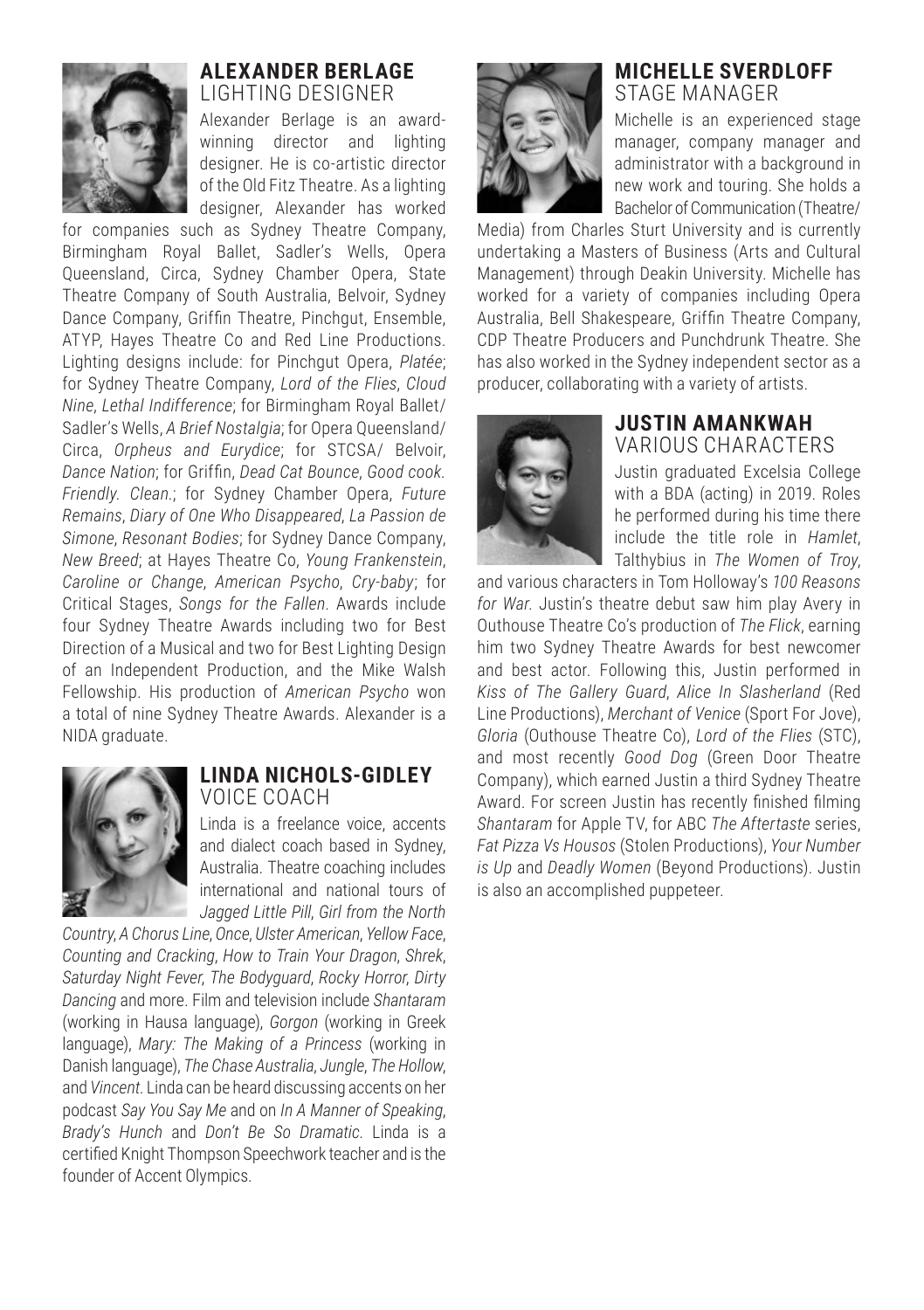

#### **JULIAN GARNER**  ARKY

Julian is a National Institute of Dramatic Arts (NIDA) graduate. His theatre credits include *The Turquoise Elephant* for Griffin Theatre Company; *Inner Voices*

for Red Line Productions; *Arcadia* and *Storm Boy* for Sydney Theatre Company; *The Crucible*, *A Midsummer Night's Dream*, *Much Ado About Nothing* and *Cyrano de Bergerac* for Sport for Jove; and *Romeo and Juliet*, *Hamlet*, *As You Like It*, *The Wars of the Roses*, *Measure for Measure* and *Twelfth Night* for Bell Shakespeare. His television credits include *Top of the Lake: China Girl*, *Reckoning*, *Pulse*, *Janet King*, *McLeod's Daughters*, *Blackjack*, *Home and Away* and more recently the Peter Duncan-directed mini-series *Operation Buffalo*. His film credits include *Top End Wedding*, *Killing Ground*, *Problem Play*, *Head On*, *The Children of the Corn* and *I Am Woman*. He is currently filming on Network Ten's series two of *The Secret She Keeps*.



#### **HARRIET GORDON-ANDERSON** ALICE

Harriet graduated from WAAPA in 2015. Her theatre credits include the titular role in *Hamlet* (Bell Shakespeare) which she will be reprising in 2022, *The Miser* (Bell

Shakespeare), *Ulster American* (Outhouse), *Picnic at Hanging Rock* (Malthouse/ Black Swan STC, The Royal Lyceum Edinburgh, The Barbican London), *Kindertransport* (Darlinghurst Theatre Co), *Blue Christmas*, *You Got Older*, and *Leaves* (KXT), *Lifestyle of the Richard and Family* (Next Wave), *Moving On Inc.* (The Blue Room), and *The Merchant of Venice* (The Genesian). Her feature film debut was in *The Greenhouse* (Everyone We Know Films), and on television she has appeared in *Amazing Grace* (Nine Network), *Mr Inbetween* (Fox Showcase), *Love Child* (Nine Network), *The Secret Daughter* (Seven Network), and *Mikki Vs The World* (ABC). Harriet is a Sydney Theatre Award, Green Room Award, and Performing Arts WA Award nominee, and is represented by Lisa Mann Creative Management. She has been a proud member of MEAA since 2015.

#### **SOPHIE GREGG**  JANE

Sophie Gregg has appeared in many theatre productions, television series and films. Her TV and film credits include *The PM's Daughter*, Captain Beard in the Foxtel series *Fighting* 

*Season*, *The Commons* for Stan, Mrs Van der Sluys in *Friday on my Mind*, *Peter Allen: Not the Boy Next Door* (Ch 7), *Around the Block* (2013 Toronto Film Festival), *The Code*, *Devil's Dust*, *Rake* and *Crownies*, all for the ABC, and the much loved series *Love My Way*. Sophie was last seen on stage in *The Hypochondriac* for Darlinghurst Theatre Company. Other theatre credits include *Miss Julie*, also for the Darlinghurst Theatre, *The Village Bike* for Red Line Productions at The Old Fitz, *Scenes from a Separation* for Sydney Theatre Company, *Blind City* for Sydney Festival, *Noir*, *School Of Night* and *Rope* for Cabin Crew, and *Woman in the Window* for Melbourne Theatre Company. Sophie has been a proud member of MEAA (Actors Equity) since 1998.



#### **GLENN HAZELDINE**  ARNOLD

Glenn graduated from NIDA in 1994. He began his professional career in the national tour of David Williamson's *Dead White Males*  for STC, and, 27 years later, holds

the record for performing in more productions of that writer's work than any other actor. He has appeared in dozens of plays for STC since his debut, more recently *After Dinner*, *Love and Information*, *Disgraced*, *The Father*, *Arcadia*, *Away*, *Cosi* and *No Pay? No Way!*. Glenn has regularly worked for the Ensemble, Griffin, Company B Belvoir, Darlinghurst Theatre, Old Fitz, Merrigong Theatre, Bell Shakespeare, La Boite, Malthouse and MTC, and appeared in Suzie Miller's *Transparency*, directed by Tim Jones at Seymour Centre, in 2011. He is the President of the NSW branch of Actors Equity and Deputy Chair of the Actors Benevolent Fund of NSW.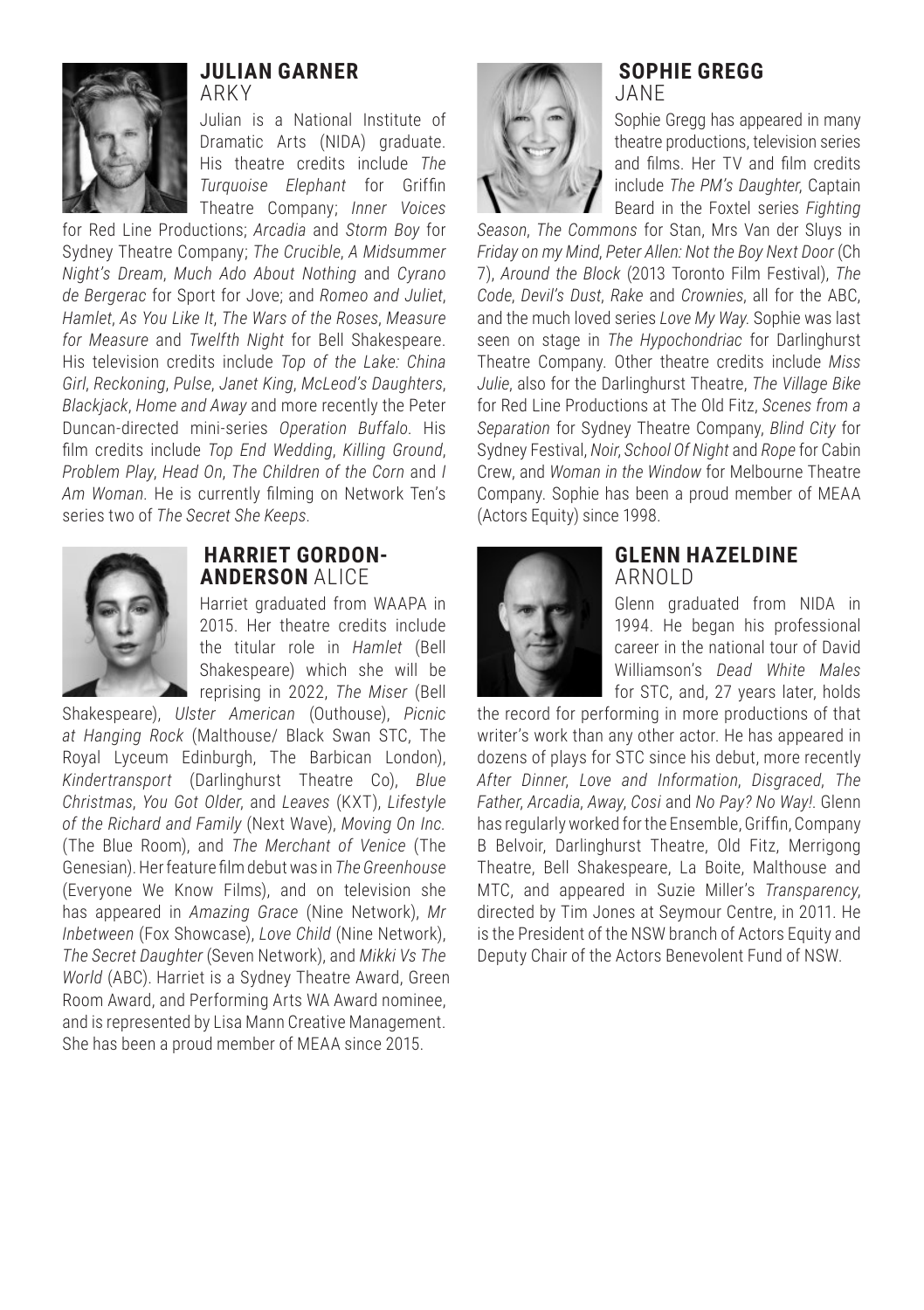

#### **AILEEN HUYNH BRITTIKA**

Aileen is an acting graduate from WAAPA and The University of Wollongong. You will regularly find her treading the boards on Australian stages. Recently she has

appeared in David Williamson's world premiere of *The Big Time* at Ensemble Theatre, played the ambitious and feisty Kendra in Branden Jacob-Jenkins' Pulitzer nominated *Gloria* for Melbourne Theatre Company, and starred in Julian Larnach's *Flight Paths* for The National Theatre of Parramatta. She has done national tours of Critical Stages', 4000 Miles' and Performing Lines' *Hello Goodbye & Happy Birthday*, which received a Helpmann nomination. Aileen made her screen debut in the critically acclaimed SBS mini-series, *Better Man,* and since then her screen credits have included *Neighbours*, *Black Comedy 3*, *The Commons* and as mad scientist Everick in series one and two of *Cleverman*. As a content creator she has worked independently on short comedy skit videos and was nominated in 2014 for an Australian Online Video Award. Shortly after she worked with comedy legends, Tim Ferguson and Marc Gracie, on their feature film, *Spin Out*. Her current content work can be seen on YouTube under *The Mad Doctor Show*. In 2019 she made her directorial debut with Sam Wang's comedy stage show, *Skyduck: A Chinese Spy Comedy* with Belvoir 25A. It received two honourable mentions for "Best of 2019 on Stage in Sydney" in Time Out and Audrey Journal, and has its international premiere coming up at the Auckland Arts Festival for 2022.



#### **JENNIFER RANI**  HEALAYAS

Jennifer Rani is an actor, director, and creative producer of Anglo-Indian heritage. A series regular on ABC's *Rosehaven*, she has appeared in *The Gloaming* (Stan) and on stage

in *Extinction of the Learned Response* at Belvoir 25A and Patricia Cornelius' *SHIT* at the Theatre Royal Backspace. Jennifer was Assistant Director to Jessica Arthur on *Mosquitoes* and is currently Director of *Window, Cricket Bat* by Hilary Bell at the Australian Design Centre, also for Sydney Festival. Selected for the Sydney Theatre Company / Contemporary Asian Australian Performance Director's Initiative 2019-2021, Jennifer has delivered seminal events and programs for visionary Australian arts houses MONA and Carriageworks, was the Artistic Associate for WITS Festival Fatale in Sydney and is the recipient of an Australia Council grant for Emerging Cultural Leadership.

#### **TARA MORICE** LYDIA



A graduate of the National Institute of Dramatic Art, Tara has worked extensively in theatre, film and television. Her first film out of NIDA was Baz Luhrmann's *Strictly* 

*Ballroom* for which she was nominated for a British Academy of Film and Television Award (BAFTA), an Australian Film Institute Award (AFI) and a Film Critics Circle award. Tara also sang *Time After Time* for the soundtrack. Her other film credits include *Peter Rabbit 2: The Runaway*, *Reaching Distance*, *Dance Academy: The Movie*, *Hotel Sorrento*, *Metalskin*, *Moulin Rouge*, *Hildegarde*, *Razzle Dazzle: A Journey into Dance*, *Candy*, *Oranges and Sunshine* and the Oscar-nominated short, *Miracle Fish*. Tara will next be seen in Benjamin Millepied's *Carmen* and short film, *The Home Team*. Her television credits include the award-winning *Dance Academy*, *Answered by Fire*, *McLeod's Daughters*, *Salem's Lot*, *After the Deluge*, *Grass Roots*, *Loot*, *My Husband My Killer*, *Dogwoman*, *A Difficult Woman*, *Water Rats*, *Winter* and *Play School*. Tara has also narrated documentaries for the ABC, SBS and National Geographic. On stage Tara has performed for the Sydney Theatre Company, Belvoir St Theatre, Bell Shakespeare Company, Griffin Theatre Company, the Ensemble Theatre, State Theatre South Australia, the Queensland Theatre Company and the Malthouse Theatre. She has been nominated for a Victorian Green Room Award and a Helpmann Award for her work in musical theatre. Tara also wrote and directed the documentary *My Biggest Fan*, which premiered at the Fort Lauderdale International Film Festival and screened on SBS.